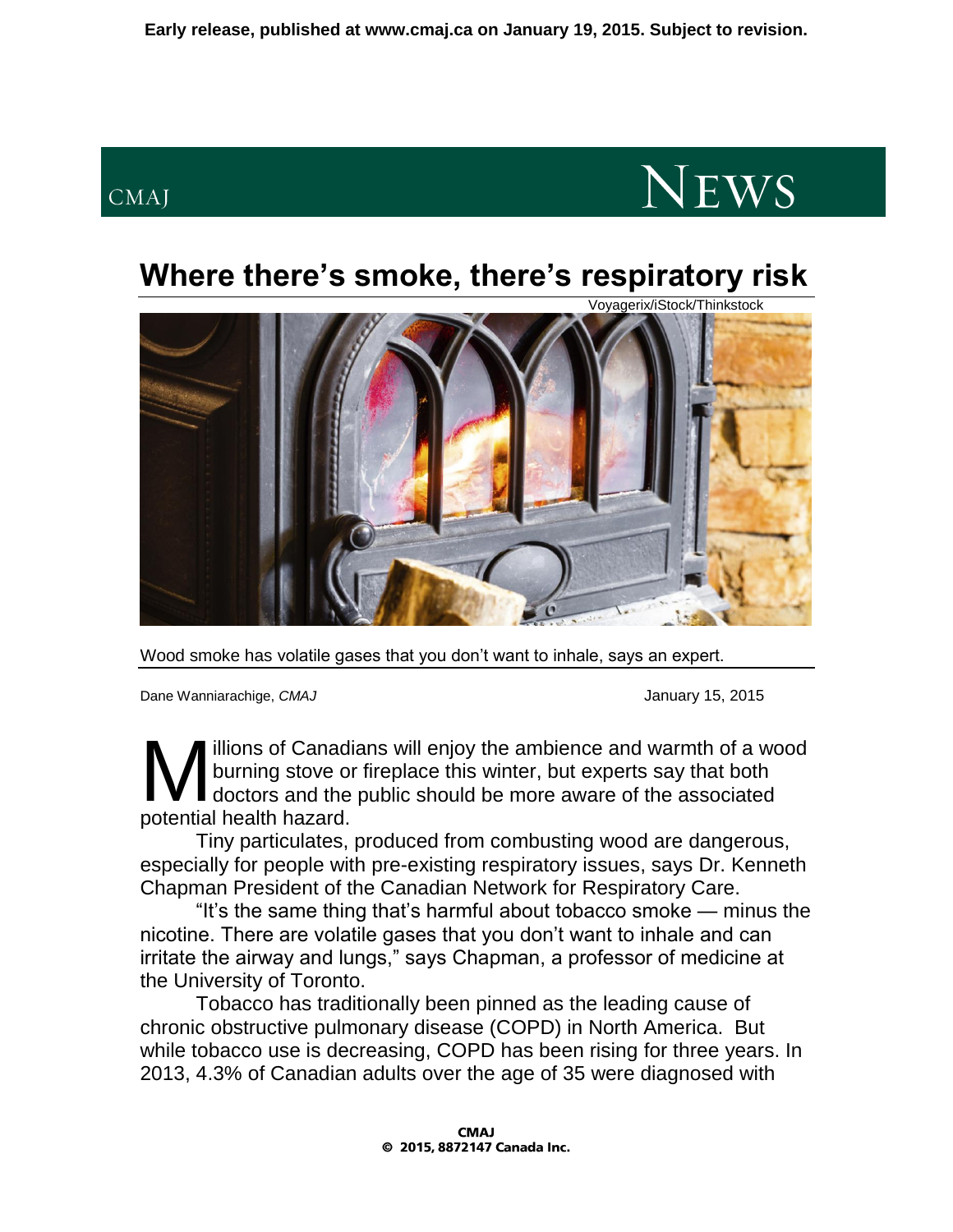COPD, an increase of 0.2% from 2011. Chapman says one possible contributing factor to the increase is exposure to wood smoke.

According to Statistics Canada, 12% of Canadian households use wood as heating in their homes; 4% rely on it as the primary source of heating. Health Canada recommends a number of [safety tips](http://healthycanadians.gc.ca/healthy-living-vie-saine/environment-environnement/home-maison/wood-smoke-fumee-bois-eng.php) including cleaning chimneys, using dampers properly and installing an "advance combustion" insert in wood burning stoves.

However, the adverse effects of wood smoke don't come solely from direct indoor exposure; outdoor pollution is also to blame. A 2012 [report by](http://www.ccme.ca/files/Resources/air/wood_burning/pn_1479_wood_burning_code_eng.pdf)  [the Canadian Council of Ministers of the Environment](http://www.ccme.ca/files/Resources/air/wood_burning/pn_1479_wood_burning_code_eng.pdf) (CCME) estimated that 104 kilotonnes of fine particulate matter was emitted to the atmosphere in Canada from residential wood combustion in 2010; 44% of these emissions came from Quebec.

The level of air pollution is one reason that as of 2020, the City of Montreal will forbid wood burning stoves that emit more than 1.3 grams of fine particulate matter per hour. And beginning in February 2015, residents will have to declare their wood stoves, says Karine Price, a toxicologist at the Public Health Department of Montreal. In addition, if there is a smog warning, the use of all types of wood burning stoves will be forbidden.

The 2012 Canadian Council report recommends that wood burning appliances meet Canadian Standards Association rules for emissions, output and efficiency, but compliance is voluntary unless regulated provincially or municipally. As of 2012, five provinces had legislation regulating wood burning appliances and seven provinces offered incentives for upgrading to more efficient appliances.

Greater length and intensity of exposure to wood smoke increases health risks, says Chapman. Short, sporadic exposures such as a campfire or lighting a scented candle are not as serious, although they should be avoided by people with lung disease.

Wood smoke exposure is something Chapman says most Canadians and doctors are unaware of and could pay more attention to.

"If I've got a COPD patient, and I've got them to quit tobacco smoking, have I done a complete job? Is there any chance of them being exposed to smokes and fumes at their work place setting, or at their winter cottage and home?"

Chapman says more research on the effects of wood smoke, and the number of patients affected is also needed. "These sorts of exposures and problems will become more apparent over time as tobacco smoke becomes less and less common."

The results of a [large-scale, seven-year Australian study](http://www.bmj.com/content/346/bmj.e8446) published in the *BMJ* in 2013, indicated that reducing the amount of wood smoke pollution was associated with reduced all-cause, cardiovascular and